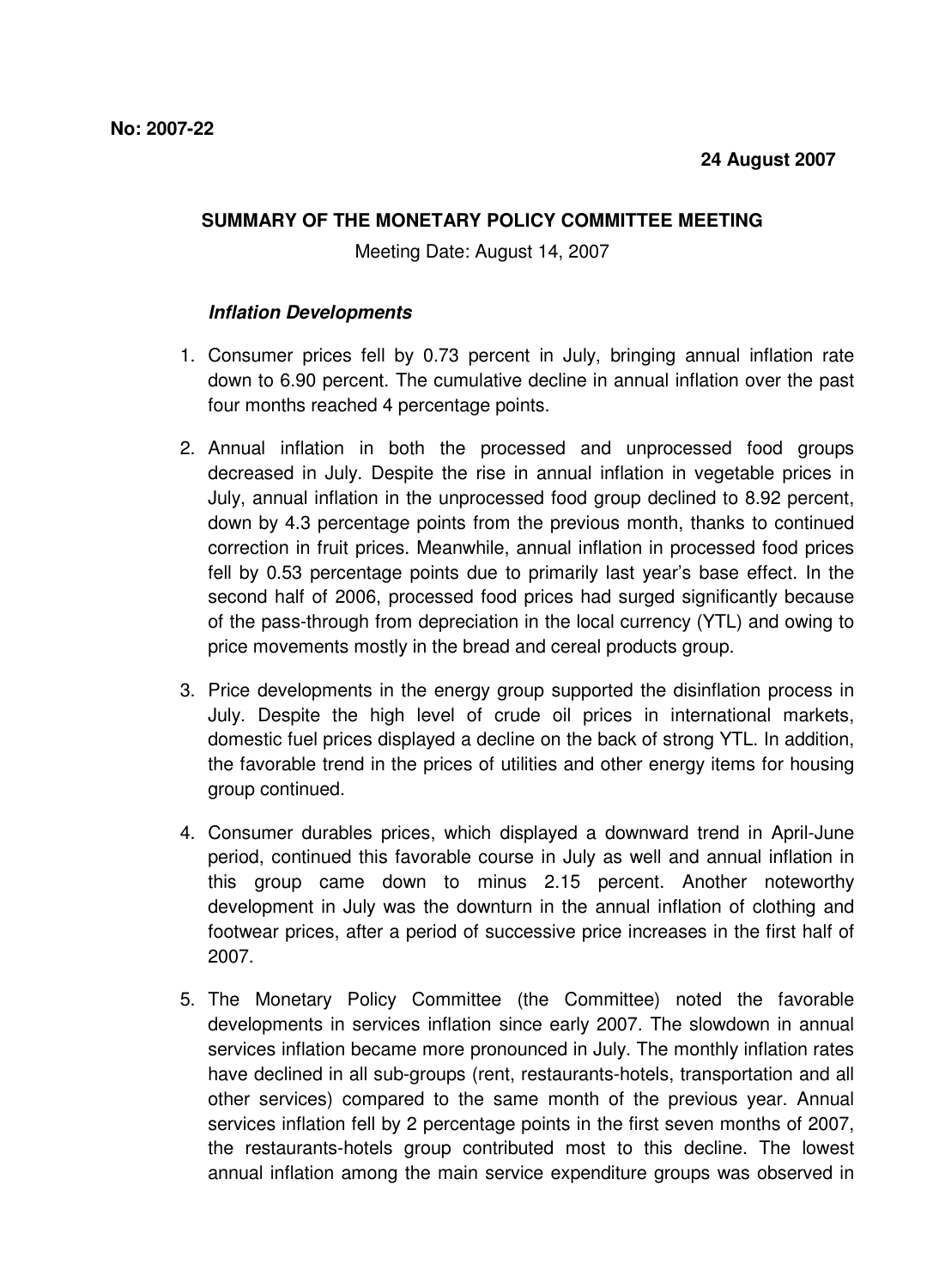communication services with 3.50 percent. The impact of the rate cut in local calls on communication services prices in late July will be observed largely in August.

- 6. Notwithstanding the risks related to energy and food prices, inflation continues to decelerate owing to the lagged effects of the strong monetary tightening. Annual inflation in all core measures declined in July. This was mainly driven by the favorable price developments for durable goods and services. The downward trend in the annual rate of increase of the mostly cited core indicator-H (CPI excluding food, energy, alcohol-tobacco and gold) became more evident in July. The seasonally adjusted monthly inflation measured by using this index continued to slow down.
- 7. On the other hand, the Committee emphasized that the decline in unprocessed food prices observed last year in August may not recur this year, and consequently noted that food prices and the annual inflation rate might display a temporary rise in August.

## **Factors Affecting Inflation**

- 8. The Committee assessed that the recent data on economic activity and inflation are consistent with the outlook presented in the July Inflation Report. While private sector investment and consumption demand exhibit signs of recovery, external demand is moderating and aggregate demand conditions continue to support the disinflation process.
- 9. Leading indicators for the second quarter of the year suggest that private consumption expenditures displayed a trend similar to the one in the first quarter. The slowdown in domestic sales of white goods observed since the third quarter of last year continued in the second quarter of 2007 as well. Similarly, domestic sales of automobiles and imports of consumer goods slowed down during this period. Moreover, the pace of real growth in consumer loans was moderate compared to the first half of 2006. Hence, private consumption spending, in seasonally adjusted terms, is expected to increase moderately in the second quarter of the year compared to the first quarter. On the other hand, June and July data on domestic sales of automobiles, various consumption indices and domestic sales of commercial vehicles point to a recovery in private investment and consumption demand, starting from the third quarter of the year.
- 10. Investment spending displayed a moderate growth trend. While imports of capital goods and production of electrical machinery increased in the second quarter of the year, machinery-equipment production and sales of light and heavy commercial vehicles decreased in seasonally adjusted terms compared to the first quarter. Meanwhile, the fall in construction permits in the first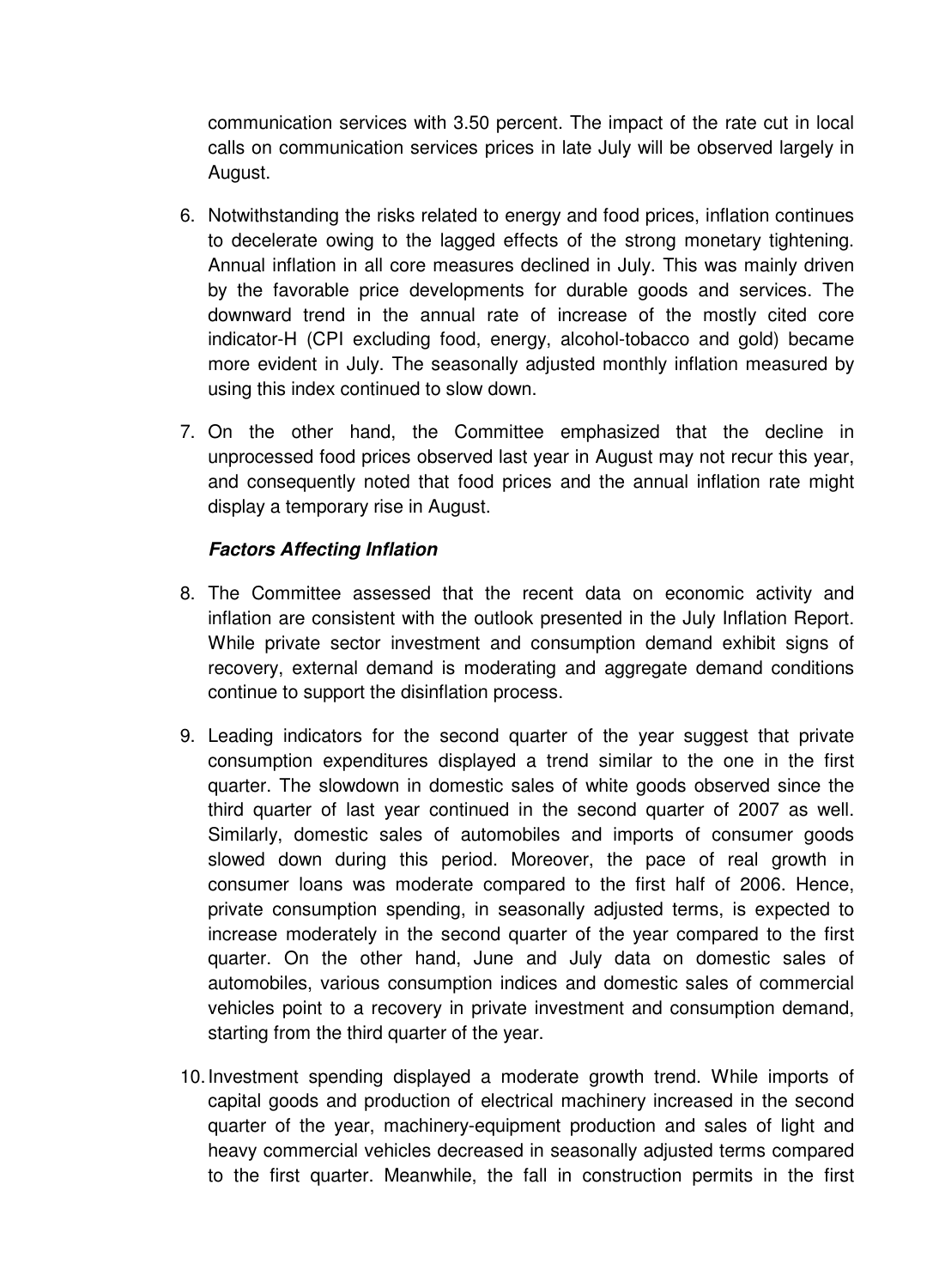quarter compared to the same period of the previous year signals a relative slowdown in construction sector. However, the construction investments may continue to display high growth rates throughout the year, since current construction investments are closely related to past construction permits.

- 11. In the first half of 2007, non-interest budget expenditures increased noticeably by 25.7 percent compared to the same period of 2006. This development indicates that public expenditures in recent months may have restrained the disinflation process. Based on the projected end-year budget targets, noninterest public expenditures are expected to slow down significantly in the second half of the year. Thus, it is likely that the stimulus from the public expenditures to the aggregate demand may cease in the second half of 2007. It is of critical importance for the continuity of disinflation process that potential measures that may be taken to achieve the program-defined non-interest budget targets would be implemented by cutting expenditures rather than tax adjustments and that incomes policy for 2008 is conducted in harmony with the medium-term inflation targets.
- 12. External demand maintained its strong course in the second quarter of the year. In this period, exports increased by 13.2 percent in annual terms. According to the data announced by the Turkish Exporters Assembly, the strong performance of exports continued in July as well. The robust course of external demand and the competitive advantage brought by productivity gains are expected to support export growth in the near future. However, it is expected that the strong base effect that will be effective from September onwards will restrain annual growth rate of exports.
- 13. The strong performance of exports has supported industrial production. Although year-over-year industrial production increased only modestly in June due to the high base in the same period of 2006, seasonally adjusted data point to a moderate growth in the second quarter of the year compared to the previous quarter.

## **Monetary Policy and Risks**

14. Domestic demand has significantly slowed down after the monetary tightening in 2006. The slowdown in domestic demand is affecting inflation with a lag. This effect is particularly noticeable in services prices. Although domestic demand may partly recover in the second half of the year, aggregate demand conditions are expected to support the disinflation process—thanks to declining contribution of net exports and the government spending. Therefore, the underlying disinflation is expected to continue in the upcoming period. However, significant risks remain to the inflation outlook on both sides: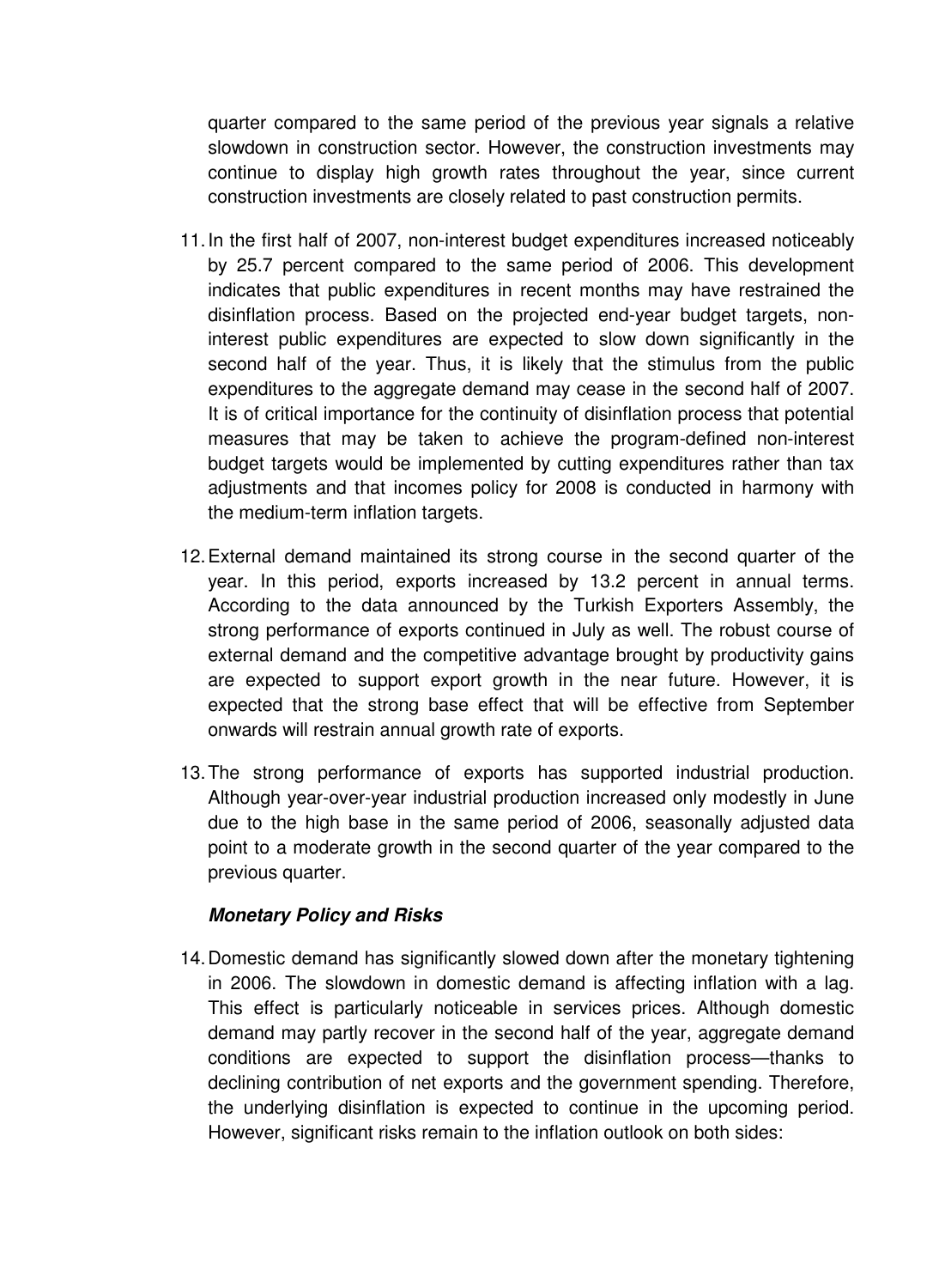- 15. Volatile food prices lead to unpredictable movements in headline inflation. Moreover, bad crop of wheat poses risks on the consumer prices through the prices of bread and grain products. The Central Bank does not react to the temporary movements in unprocessed food prices, however closely monitors these developments since they can effect inflation expectations. It should also be noted that the risks posed by the food prices are not one sided, as the base effects may result in favorable surprises in the forthcoming period.
- 16. The stickiness in inflation expectations is considered as an important risk to the inflation outlook. Although the headline inflation has been easing down significantly in the past four months, inflation expectations of financial market participants have not shown any improvement. Corporate sector expectations are still significantly above the medium term targets despite the downward trend in the past couple of months. The prevailing gap between medium term inflation expectations and the targets poses uncertainties on the wage setting behavior—especially in the public sector—and hence the service prices, pointing to the risk of a slower-than-envisaged pace of disinflation. Materialization of such a risk could result in a more cautious policy than stated in the July Inflation Report.
- 17. The Committee closely monitors the developments in the international liquidity conditions and the credit markets. Recent market volatility has the potential to effect inflation through several distinct channels: In the short term the depreciation in domestic currency and the subsequent pass-through may have an inflationary impact, although this impact would partly be offset by the decline in oil and other commodity prices driven by rising concerns over the outlook for global growth. On the other hand, the recent developments in the international liquidity conditions and the credit markets will contain the downward trend in the bank lending rates, and also curb the banks' appetite for extending credit. Accordingly, likelihood of the materialization of the risk that "domestic demand conditions may turn less supportive for the disinflation process, once the prevailing uncertainties fade out and the long-term interest rates continue to decline during the second half of the year", as quoted in the last months Summary of the Monetary Policy Committee Meeting, has been reduced.
- 18. In this respect, the Committee, as of the meeting date, maintained the policy stance outlined in the Inflation Report, and thus envisioned a measured easing starting from the last quarter of 2007. However, the Committe added that the exact timing and the extent of the easing may vary depending on the incoming information regarding global liquidity conditions, external demand, public expenditures and other determinants of medium term inflation outlook.